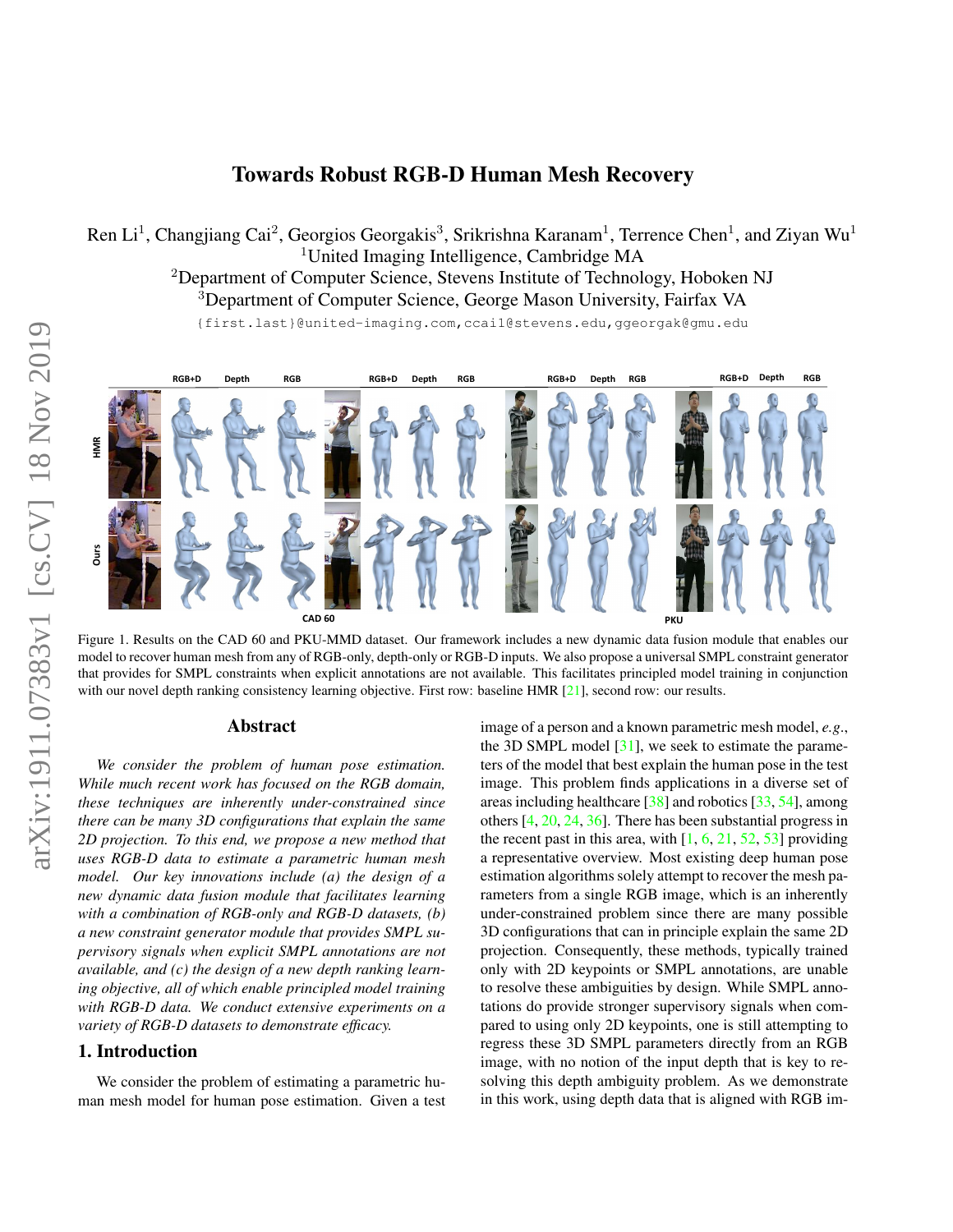<span id="page-1-0"></span>ages, which is easy to obtain with the advent of affordable consumer-focused sensors such as the Kinect line of devices [\[24\]](#page-8-3), helps address this problem, resulting in reduced mesh reconstruction errors.

Using aligned RGB-D data to train a human mesh predictor with existing approaches would need the availability of datasets that are annotated with both keypoints as well as SMPL parameters. However, as noted above, since much recent progress has been in the RGB-only domain, there are no publicly available RGB-D datasets that provide both keypoints and SMPL annotations for training, with the few available ones providing only keypoints information. Next, the RGB-D datasets that do have keypoints annotations may vary in definitions (*e.g*., the coordinate systems in which the keypoints are defined). Finally, the few RGBonly datasets that have these annotations do not come with aligned depth data  $[34]$ . Consequently, we ask two key questions in this work- (a) how can we train mesh estimators with such datasets that provide different kinds of annotations? and (b) how can we generate universal 3D supervisory signals from RGB-D datasets that do not have SMPL annotations available?

In this work, we take a step towards solving the key depth ambiguity problem by addressing the aforementioned questions in a principled manner. To tackle the challenge posed by the lack of aligned depth data (or even RGB data) in some datasets, we propose a new dynamic data fusion module, along with an associated training policy, that facilitates the functioning of the trained model with only RGB inputs, only depth inputs, or both. To realize this functionality, our training procedure includes a randomly activated data stream selection functionality that selects one of the two input stream (RGB or depth) feature representations when optimizing the overall learning objective. This results in a model trained to work with any of the three resulting combinations of data availability. Next, to tackle the challenge posed by RGB-D datasets having 3D keypoints information in different coordinate systems, and the lack of SMPL annotations, we propose a new module we call the Universal SMPL Constraint Generator (USCG). Our USCG is designed to be agnostic to the specific coordinate system in which the 3D keypoints may be defined. This is achieved by explicitly enforcing USCG to only look at the relative, rootagnostic, configuration of the 3D keypoints as input. More crucially, the USCG is trained to output auxiliary SMPL parametric information that we use to generate 3D SMPL supervisory signals for training our model in the absence of explicit SMPL annotations. Finally, our training procedure involves a new learning objective we call the depth ranking consistency (DRC) loss. The proposed DRC loss ensures the mesh parameters estimated by our model respects the relative configuration of the predicted keypoints on the depth data (*e.g*., one is closer than the other). This

is achieved by means of explicit depth ranking supervision on the ordering of the predicted keypoints. As indicated in Figure [1,](#page-0-0) these components in together help us to generate more reliable and accurate results of human mesh recovery.

To summarize, the key contributions of this work include:

- We address the problem of depth ambiguity in existing RGB-based human mesh recovery algorithms by proposing three new functionalities.
- We propose a new dynamic data fusion module to facilitate training human mesh predictors with datasets that do not have aligned RGB-D data.
- We propose a new constraint generator that provides auxiliary SMPL supervisory signals for RGB-D datasets that do not have SMPL annotations, and is agnostic to the coordinate system in which their keypoint annotations may be defined.
- We propose a new depth ranking consistency learning objective that ensures the model estimates mesh parameters that result in respecting the relative depth ordering of predicted keypoints.

# 2. Related Work

Human pose estimation has been extensively studied in the past and we refer readers to  $[35, 36, 46]$  $[35, 36, 46]$  $[35, 36, 46]$  $[35, 36, 46]$  $[35, 36, 46]$  for detailed surveys. Here, we review algorithms that are most immediately related to our work, *i.e.*, estimating parametric human mesh models and 3D human pose estimation, helping differentiate our method while also putting it in proper context.

RGB-only 3D pose estimation from 2D. Much effort has been expended in estimating the 3D human pose given 2D keypoints information. Martinez *et al.* [\[32\]](#page-9-10) proposed several simple techniques, *e.g*., estimating 3D joints in camera frame and baseline architectural changes such as batch normalization, that resulted in performance improvements of existing baseline algorithms that "lift" 2D joints to 3D. Wandt and Rosenhahn [\[51\]](#page-9-11) proposed to perform this lifting by means of a distribution mapping approach that is trained to map a given 2D pose to its most likely 3D counterpart. Jahangiri *et al.* [\[17\]](#page-8-6) proposed to use a multi-modal mixture density network to generate multiple plausible 3D pose hypotheses, all of which can explain the input 2D joints. To address this 2D-3D ambiguity problem, several constrained search methods have been proposed. Jiang [\[18\]](#page-8-7) used a nearest neighbor search strategy to attempt to resolve the ambiguity, whereas Gupta *et al.* [\[14\]](#page-8-8) and Chen and Ramanan [\[7\]](#page-8-9) explored variants of a temporal search strategy. Some more recent end-to-end 3D pose estimators require large amounts of annotated, and in possibly paired,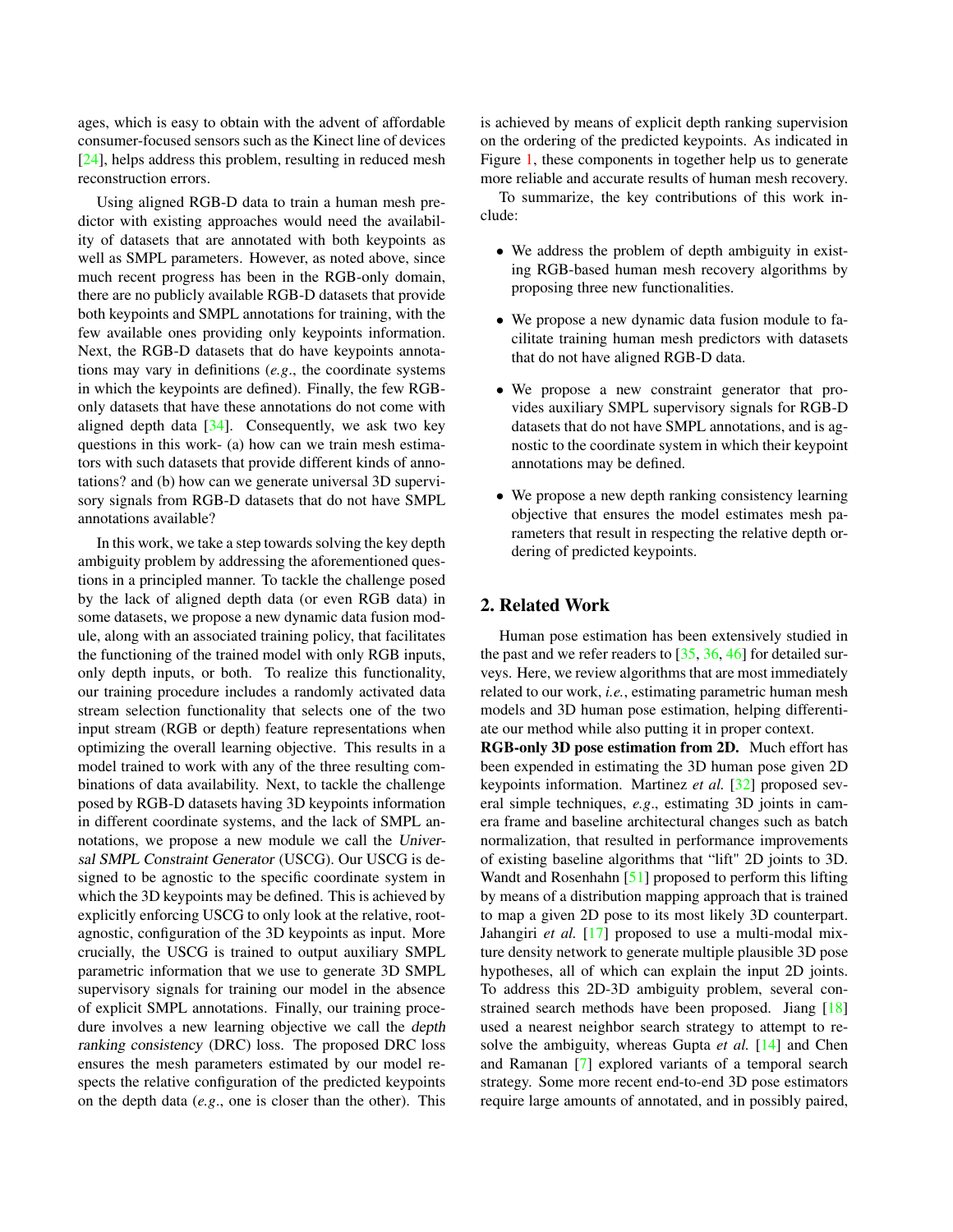<span id="page-2-1"></span>

<span id="page-2-0"></span>Figure 2. The pipeline of the proposed depth-aware human pose regression model. Our model takes RGB images and depth maps as input. After the dynamic fusion of RGB-D features, the SMPL regressor regresses the human body parameters. We use different kinds of consistency to constrain the regression.

2D and 3D data. Pavlakos [\[41\]](#page-9-12) extended the stacked Hourglass [\[37\]](#page-9-13) model to a coarse-to-fine volumetric prediction in 3D space. Sun *et al.* [\[48\]](#page-9-14) used the differentiable *softargmax* [\[3,](#page-8-10) [27\]](#page-8-11) operation to unify heatmap representation and joint regression, giving a flexible approach compatible with existing heatmap-based algorithms. Given that approches along this direction require (costly) large-scale annotations, there have also been efforts in learning from synthetic data  $[8, 11, 13, 42, 45, 50]$  $[8, 11, 13, 42, 45, 50]$  $[8, 11, 13, 42, 45, 50]$  $[8, 11, 13, 42, 45, 50]$  $[8, 11, 13, 42, 45, 50]$  $[8, 11, 13, 42, 45, 50]$  $[8, 11, 13, 42, 45, 50]$  $[8, 11, 13, 42, 45, 50]$  $[8, 11, 13, 42, 45, 50]$  $[8, 11, 13, 42, 45, 50]$  $[8, 11, 13, 42, 45, 50]$ , or training algorithms in un-/self-/weakly-supervised ways [\[9,](#page-8-15) [23,](#page-8-16) [43,](#page-9-18) [44,](#page-9-19) [53\]](#page-9-6). All these techniques rely on using only RGB images in estimating the 3D pose, whereas we use the aligned depth image as well in conjunction with a model training strategy that explicitly attempts to address the depth ambiguity problem.

RGB-only 3D Human Mesh Recovery. With the simplicity and extensibility of the SMPL model [\[31\]](#page-9-0), there has been substantial recent work in estimating the parameters of this model. Bogo *et al.* [\[5\]](#page-8-17) fit the model by minimizing the reprojection error between the 3D model joints and the input 2D joints. Kannzawa *et al.* [\[21\]](#page-8-0) presented the first endto-end version of this strategy with an adversarial training scheme, taking as input a single RGB image and outputing the model parameters in one inference step. Some recent extensions of this work included a graph-CNN strategy [\[25\]](#page-8-18) for directly regressing the vertices of the SMPL model, exploiting video temporal context [\[2\]](#page-8-19) for reducing the 2D-3D ambiguity, and directly learning human motion dynamics [\[22\]](#page-8-20) from input video. In contrast, our approach relies on RGB-D data to estimate the parameters of the SMPL model, where a key difference to existing work is we do not rely on the availability of explicit SMPL annotations for training.

Depth-based 3D Pose Estimation. While not as popular

as RGB-only approaches, mostly due to the lack of relavant annotations (*e.g*., SMPL data), there is some prior work in using depth data for 3D pose estimation. Kadkhodamohammadi *et al.* [\[20\]](#page-8-2) proposed a multi-view RGB-D approach for human pose estimation in surgical operating rooms, demonstrating the benefit of using depth data in reducing pose ambiguity. Pavlakos *et al.* [\[40\]](#page-9-20) proposed using ordinal depth constraints as a form of weak supervision, training a model to predict the 3D pose. Such constraints were also used by Sharma *et al.* [\[47\]](#page-9-21) to score and refine candidate 3D poses. In contrast, we propose a dynamic fusion module that enables training models with RGB and RGB-D data having a wide variety of annotations to address the ambiguity problem, while also explicitly recovering the human mesh which was not part of the design of these methods.

### 3. Approach

As noted in Section [1,](#page-0-1) existing approaches that perform parametric human mesh estimation rely only on RGB images, thereby solving an inherently under-constrained problem by design. To address this problem, we propose to explicitly use depth data aligned with the corresponding RGB images, potentially providing an additional source of supervisory information. However, a naive extension of existing approaches, like *e.g.*, Kanazawa *et al.* [\[21\]](#page-8-0), is suboptimal since accurately training such a model will need the availability of keypoints and SMPL annotations. While some human RGB-D datasets do have keypoints information, they most certainly do not have SMPL annotations. On the other hand, the few RGB-only datasets that do have SMPL annotations in addition to keypoints information do not come with aligned depth data. To address this crucial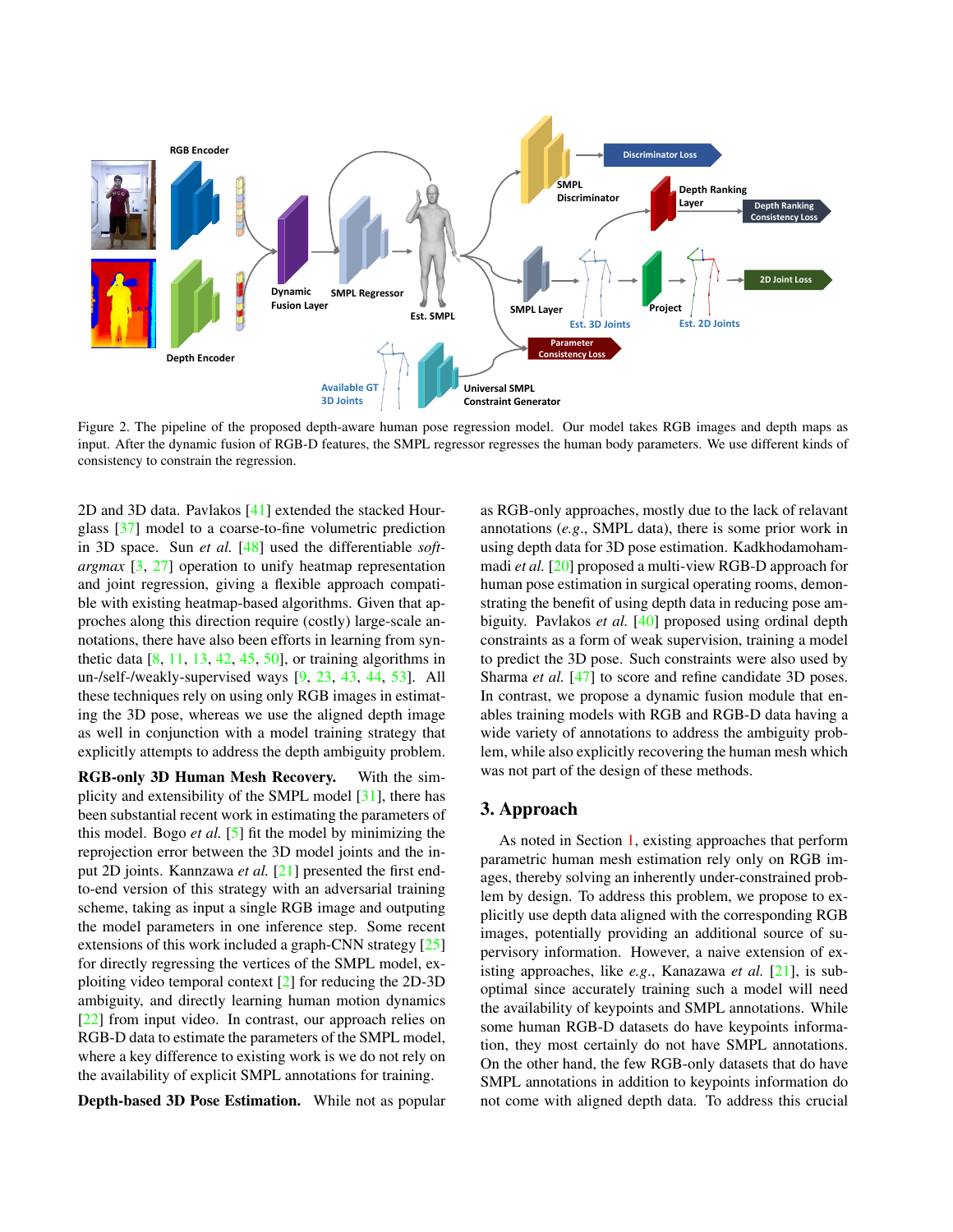<span id="page-3-2"></span>problem, our proposed pipeline (see Figure [2\)](#page-2-0) comprises several important components- (a) a novel dynamic data fusion module that enables the trained model to work as well with RGB-only, depth-only, or RGB-D data as input, (b) a novel universal SMPL constraint generator (USCG) module that helps generate auxilialy 3D SMPL supervisory signals for RGB-D datasets that do not have explicit SMPL annotations, and (c) various learning objectives, of which a new depth ranking loss ensures the trained model respects the relative configuration or ordering of the predicted keypoints on the depth map. In this section, we describe our key innovations in detail. We first start with a brief review, in Section [3.1](#page-3-0) of the SMPL model, the parametric human mesh model we use in this work. We then describe our proposed dynamic data fusion method in Section [3.2,](#page-3-1) the USCG in Section [3.3,](#page-4-0) and the ranking loss in Section [3.4.](#page-4-1)

#### <span id="page-3-0"></span>3.1. 3D Human Body Representation

We use the Skinned Multi-Person Linear (SMPL) model of Loper *et al.* [\[31\]](#page-9-0) to represent the human body. The SMPL model is a statistical parametric differentiable model that operates on shape parameters  $\beta \in \mathbb{R}^{10}$  and pose parameters  $\theta \in \mathbb{R}^{72}$ . Given the shape  $\beta$  and the pose  $\theta$ , the SMPL model defines a function  $M(\beta, \theta, \Phi)$  :  $\mathbb{R}^{82} \to \mathbb{R}^{3N}$  that produces the N mesh vertices representing the human body. The shape parameters  $\beta$  comprise the first 10 coefficients of a principal component analysis (PCA) space, responsible for outputting a blend shape sculpting the identity. Pose in the SMPL model is represented using the standard skeletal rig and is parameterized by the joint angles, in axis-angle representation, of each of the 23 joints of the rig as well as the root joint. This gives  $3 \times 23 + 3 = 72$  parameters to represent the pose in the SMPL model, accounting for mesh deformations that are dependent on the pose of the joints. Given a particular  $\beta$  and  $\theta$ , and the learned model parameters  $\Phi$ , one can compute the 3D joints locations  $X(\beta, \theta; \Phi)$ from a pre-defined linear regression of the mesh vertices, and we define this particular operation as the SMPL layer in our pipeline.

Given the 3D joints locations, we follow Kanazawa *et al.* [\[21\]](#page-8-0) to project them to the 2D image plane and obtain 2D image keypoints. Specifically, we use the weak-perspective camera model defined as:

$$
x = s\Pi(RX(\beta,\theta)) + t,\tag{1}
$$

where  $R \in \mathbb{R}^3$  is the global rotation in axis-angle representation,  $t \in \mathbb{R}^2$  and  $s \in \mathbb{R}$  are translation and scale, and Π is an orthographic projection. Therefore, the pose of the human body in the image is represented by  $\Theta =$  $\{\theta, \beta, R, s, t\}.$ 

#### <span id="page-3-1"></span>3.2. Dynamic Data Fusion

A simple, straightforward way to use both RGB and depth images for mesh recovery is to concatenate the RGB and depth features before inferring the mesh parameters, which can be done using any existing RGB-only based parameter inference pipeline. In fact, this is indeed one of the baselines we experimentally compare our proposed approach with later in the paper. For this baseline, we use the recent work of Kanazawa *et al.* [\[21\]](#page-8-0), where the feature encoder is followed by an iterative SMPL regressor that outputs the pose and shape parameters.

However, as noted previously, not all RGB-D datasets come with both 2D and 3D annotations for us to use the simple fusion scheme described above. In fact, many of the human RGB-D datasets that are relevant in our context [\[10,](#page-8-21) [49\]](#page-9-22) only have 3D skeletal joints annotations, whereas several RGB-only pose estimation datasets have mostly 2D keypoints annotations [\[19,](#page-8-22) [29\]](#page-8-23). Consequently, one naturally asks the question- given these datasets with various kinds of annotations, how can we train a parametric mesh estimator that makes the best use of all the available data? As an answer to this challenge, we propose a novel dynamic data fusion module, which we show can facilitate dynamical fusion of features, before parameter estimation, irrespective of whether the input is RGB-only, depth-only, or RGB-D.

As shown in Figure [2,](#page-2-0) we first process the RGB and depth data using two separate convolutional encoder (we use ResNet-50 [\[15,](#page-8-24) [16\]](#page-8-25)) to extract the RGB features  $\phi_{RGB}$ and depth features  $\phi_D$ . We perform all fusion operations in the feature space, and to this end, we employ a feature concatenation unit to concatenate the feature vectors  $\phi_{RGB} \in \mathbb{R}^d$  and  $\phi_D \in \mathbb{R}^d$ , and process the concatenated feature representation  $[\phi_{RGB}, \phi_{D}]$  with two additional fully connected units to obtain the final fused feature representation  $\phi_{fuse}$ . This is the baseline fusion strategy.

However, given that aligned RGB and depth data are not always readily available, we simulate this aspect using a new probabilistic training policy that attempts to address this missing data problem. Specifically, during training, we add random noise to features extracted from the RGB and the depth streams. To realize this, we randomly select one of the RGB and depth streams with a probability  $p_{\text{miss}}$  $(p_{\text{miss}} < 0.5)$ , which means there is a case that neither of the streams is chosen. We then replace the original input of the selected stream with an input array comprising all zeros as pixel values, and concatenate the feature representation of this stream  $\phi_{void}$  and the feature representation of the other stream. In this way, during the course of training our network, the fusion module will encounter three kinds of feature representations as input:  $[\phi_{RGB}, \phi_D], [\phi_{RGB}, \phi_{void}],$ and  $[\phi_{void}, \phi_D]$ , simulating the three situations where both RGB and depth data are present, and one of the two is absent. Our network will then be trained as usual with this dy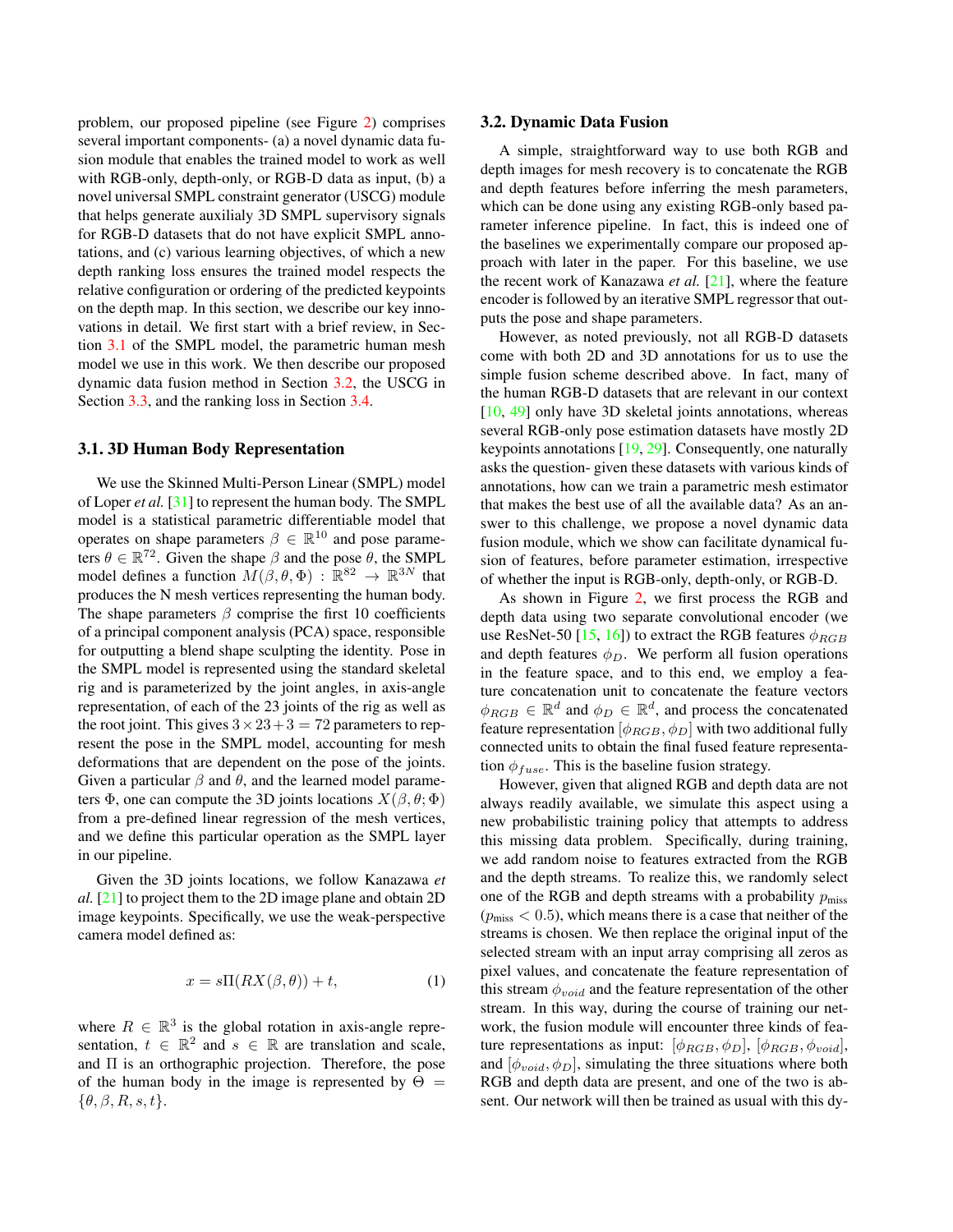<span id="page-4-4"></span>namically fused feature representation. During inference, if both RGB and depth data are present, we use both as input to our network; otherwise the missing stream will be substituted with blank images as above. However, since our model was trained using the policy described above, it will have learned to fuse features dynamically according to the presence of  $\phi_{void}$ .

#### <span id="page-4-0"></span>3.3. Universal SMPL Constraint Generator

As shown in Kanazawa *et al.* [\[21\]](#page-8-0) and Liang *et al.* [\[28\]](#page-8-26), having data with SMPL annotations is crucial for learning an accurate human mesh estimator. However, most RGB-D datasets [\[10,](#page-8-21) [49\]](#page-9-22) that are relevant in our context do not have SMPL annotations, and only make available the 3D keypoints locations. Moreover, each RGB-D dataset will have its own definition of the coordinate system in which these keypoints are defined, further exacerbating training a mesh estimator on multiple datasets jointly. As an answer to this challenge, we propose a new module we call the universal SMPL constraint generator (USCG), whose goal is to unify the keypoints annotations across multiple datasets and generate auxiliary SMPL constraints which we then use to further regularize our mesh estimator learning process. Simply put, our proposed USCG modules removes the need for obtaining SMPL annotations for these RGB-D datasets, which in itself is a highly complex process. In fact, as noted by Kanazawa [\[21\]](#page-8-0), this is an elaborate process involving using ground-truth mocap data (relevant RGB-D datasets noted above do not have this data).

To this end, we train our USCG module to take as input a set of 3D keypoints locations and produce the corresponding SMPL parameters  $\beta$  and  $\theta$ . One key aspect of our USCG is that the input set of keypoints is always relative to the root location, *i.e.*, the root location is set to origin in a reference frame common to all the RGB-D datasets. This way, once trained, the USCG can be used to process 3D keypoints from any given RGB-D dataset. To train the USCG we need paired 3D keypoints and SMPL parameter data. A large number of such paired data can be easily obtained from the synthetically created data from Loper *et al.* [\[30\]](#page-9-23) from the raw 3D MoCap markers. The USCG training process is visually summarized in Figure [3.](#page-4-2) Given 3D keypoints information J, the USCG G estimates  $[\hat{\beta}, \hat{\theta}] = G(\hat{J})$ . These predictions are supervised by the ground truth shape and pose parameters. To further ensure that the predicted  $\beta$  and  $\hat{\theta}$  are accurate, we also introduce a joints-cycle-consistency learning objective which ensures the 3D keypoints inferred from the predicted  $\hat{\beta}$  and  $\hat{\theta}$  are close to the input 3D keypoints. Mathematically, we seek to enforce a forward cycle consistency as:  $J \to G(J) \to X(G(J)) = \hat{J} \approx J$ . The overall loss function to train our USCG is:

$$
L = ||[\beta, \theta] - [\hat{\beta}, \hat{\theta}]||_2^2 + ||J - X(G(J))||_2^2.
$$
 (2)

Our USCG module is trained in this fashion with the MoSh data described above. Once trained, the USCG will provide our overall training pipeline of Figure [2](#page-2-0) with auxiliary SMPL training constraints by generating  $[\tilde{\beta}, \tilde{\theta}]$  from the 3D keypoints information available as part of RGB-D datasets. The predicted  $[\beta, \theta]$  will then be used to provide supervisory signals to constrain the shape and pose estimated by our model. Note that before using these estimated constraints, we perform a quality check to filter out any obviously incorrect  $[\hat{\beta}, \hat{\theta}]$  predictions. To realize this, we set a threshold on the reconstruction error, which is the mean per joint position error (MPJPE) after rigid alignment via Procrustes Analysis  $[12]$ , between  $J$  and  $J$  after the forward cycle.



<span id="page-4-2"></span>Figure 3. Our proposed USCG.

Once the SMPL constraints are generated by our trained USCG, we use the standard Euclidean distance metric to optimize the SMPL learning objective when training our proposed RGB-D model:

<span id="page-4-3"></span>
$$
L_{sml} = \sum_{i} ||[\tilde{\beta}, \tilde{\theta}] - [\hat{\beta}, \hat{\theta}]||_2^2, \tag{3}
$$

#### <span id="page-4-1"></span>3.4. Depth Ranking Consistency

Given  $\theta$  and  $\beta$  predictions, we can use the SMPL forwarding functionality to infer the 3D joints positions  $(x_J, y_J, z_J)$ . Along with our RGB-D pipeline and the constraint generator, we also propose a new learning objective we call depth ranking consistency to address the depth ambiguity problem. The intuition of the depth ranking consistency is to ensure the relative ordering of the predicted joints locations is consistent with the input joints. Given an input 2D keypoint  $(x, y)$ , we obtain its corresponding depth  $z_d$  from the aligned depth map. While the raw depth value  $z_d$  is not directly comparable to the  $z_J$  obtained from the SMPL forwarding function (as the coordinate system definitions are different), the relative depth orderings (*i.e.*, closer-farther) between each pair of joints  $z_I$  and  $z_d$  will have to be consistent. To this end, our depth ranking consistency learning objective explicitly enforces our network to predict  $\theta$  and  $\beta$  that satisfies this relative depth ordering property. Specifically, for a pair of joints  $(p, q)$ , we define its depth ranking relation  $r_{p,q}$  as:

$$
r_{p,q} = \begin{cases} 1, & \text{if } z_d^p < z_d^q \\ -1, & \text{if } z_d^p > z_d^q \\ 0, & \text{if } z_d^p = z_d^q. \end{cases}
$$
 (4)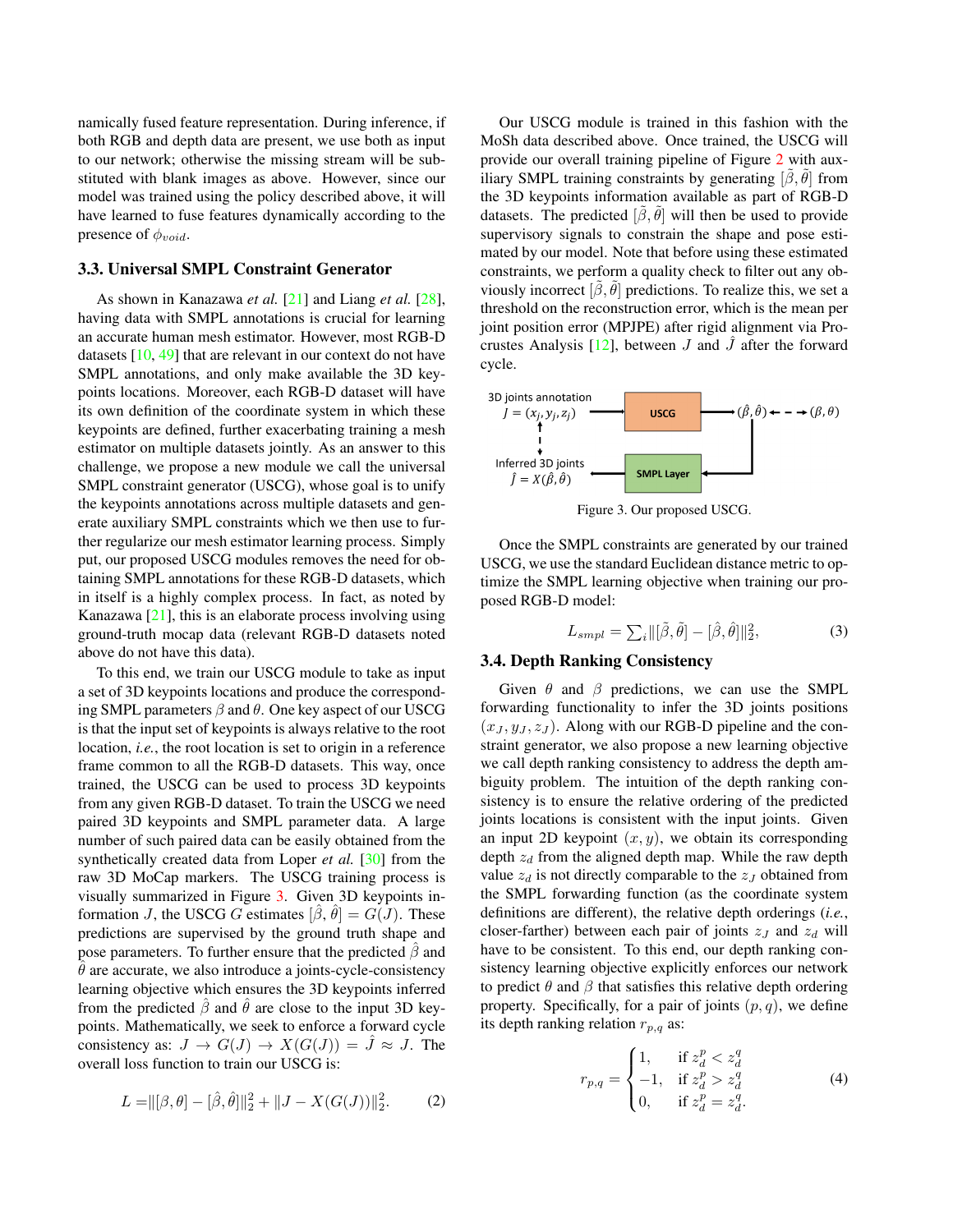<span id="page-5-1"></span>The depth ranking consistency objective penalizes the case when a pair of the inferred 3D joints, from the predicted  $θ$  and  $β$ , has relative depth relationship that is opposite to the relationship derived from the input depth. Our objective function can be expressed as:

<span id="page-5-0"></span>
$$
L_{drc} = \sum_{(p,q)\in P} L_{p,q} \tag{5}
$$

where  $P$  represents the set containing the non-repetitive pairs of joints and  $L_{p,q} = \log(1 + \exp(r_{p,q}(z_J^p - z_J^{\tilde{q}})).$ 

#### 3.5. Overall Learning Objective

Our proposed overall objective function is:

$$
L = \lambda_{2d} L_{2d} + \lambda_{smpl} L_{smpl} + \lambda_{drc} L_{drc} + \lambda_{adv} L_{adv},
$$
\n(6)

where  $L_{2d}$  is an L1 norm loss on the 14 2D joints as defined in prior work  $[5, 21, 26]$  $[5, 21, 26]$  $[5, 21, 26]$  $[5, 21, 26]$  $[5, 21, 26]$ ,  $L_{adv}$  is the same discriminator loss of Kanazawa *et al.* [\[21\]](#page-8-0),  $L_{sml}$  and  $L_{drc}$  are in Equations [3](#page-4-3) and [5,](#page-5-0) and the  $\lambda$ s are the corresponding loss weights.

### 4. Implementation Details

Datasets We use PKU-MMD [\[10\]](#page-8-21) and CAD-60 [\[49\]](#page-9-22) as our RGB-D datasets. They provide aligned RGB-D images and 3D joints annotations. PKU-MMD covers a wide range of complex human activities while CAD-60 has a relatively small number of activities (12 in total). Both these datasets do not have SMPL annotations. To expand the variety of the training data, we also use RGB datasets that provide only 2D joints annotations: MS COCO [\[29\]](#page-8-23) and LSP [\[19\]](#page-8-22). Architecture We use two separate ResNet-50 networks, without the top fully connected (FC) layers, as RGB and depth encoders, giving  $\phi_{RGB} \in \mathbb{R}^{2048}$  and  $\phi_D \in \mathbb{R}^{2048}$ . Our fusion module has two FC layers (with 4086 and 2048 units), each with ReLU activation, with  $p_{\text{miss}} = 0.3$ . The USCG is implemented with a stack of 10 FC layers (with ReLU activations) and 100mm as the quality-check threshold e. When training with RGB-only and RGB-D datasets, we ensure each batch contains data samples equally distributed among the two. The batch size is set to 40, learning rate to 10<sup>−</sup><sup>5</sup> , and our code is written in PyTorch [\[39\]](#page-9-24).

## 5. Experiments and Results

We evaluate the efficacy of our proposed dynamic data fusion module, the universal SMPL constraint generator module, and the depth ranking consistency loss thoroughly by a variety of experiments on the RGB-D datasets considered in this work. In all our experiments, as noted in Section [3.2,](#page-3-1) we use the HMR algorithm of Kanazawa *et al.* [\[21\]](#page-8-0) as our baseline, and denote the HMR model trained with RGB-only and depth-only input as  $HMR_{RGB}$  and  $HMR_D$  respectively.  $HMR_{RGBD}$  denotes the model that uses a direct concatenation as the fusion method when trained on RGB-D input. In other words,  $HMR_{RGBD}$  represents the scenario where we have both RGB and depth data available during both training and inference. We test all baselines with the same kind of input as used in training. For example,  $HMR_{RGB}$  and  $HMR_D$  are tested on RGB and depth images only, respectively, whereas  $HMR_{RGBD}$  is tested on the aligned RGB-D data. Our proposed model, represented by Fusion, is tested under 3 scenarios (to demonstrate our fusion): RGB-only input, depth-only input, and RGB-D input, denoted RGB, D, and RGB-D respectively in the tables that follow. We use the reconstruction error (MPJPE after rigid alignment as noted previously) as the evaluation metric.

#### 5.1. Impact of Dynamic Data Fusion

To evaluate the robustness of our fusion module, we progressively increase the level of noise (specifically, we increase the probability  $p_{\text{miss}}$  from 0.0 to 1.0) in both the RGB and depth streams during inference on the CAD-60 dataset, and compare the performance of our method with the baseline HMR<sub>RGBD</sub>. Figure  $4(a)$  $4(a)$  shows a heatmap representation of the reconstruction error of  $HMR_{RGBD}$ , whereas Figure [4\(](#page-6-0)b) shows our results. As can be observed from the figures, with an increase in the level of noise, the performance of both models goes down as expected. However, as indicated by Figure  $4(c)$  $4(c)$ , our proposed model suffers less degradation when compared to HMR<sub>RGBD</sub>, suggesting better robustness with partially missing aligned RGB-D data.

Tables [1](#page-6-1) and [2](#page-7-0) show the reconstruction error on PKU-MMD and CAD-60 datasets respectively. We make several observations. We note that the performance of our proposed fusion method (trained with probabilistically missing RGB-D data) is not expected to be better than the baseline  $HMR_{RGBD}$  (which is trained RGB and D both available), but we see from column 4 and 6 that with RGB-D input, our error is 136.61 (quite close to baseline 136.18). However, with our proposed RGB-D fusion, we can now achieve better performance (error of  $141.93$ ) compared to the  $HMR_D$ baseline that is trained only on depth data. Since our fusion results in column 6 are with only  $L_{2d}$  and  $L_{adv}$  losses (*i.e.*, no  $L_{\text{drc}}$  or  $L_{\text{smpl}}$ ), we do not expect much improvement when tested with RGB-only input. Despite this, our fusion achieves reasonably competitive performance (139.02 error) when compared to  $HMR<sub>R</sub>$ , the RGB-only baseline, which achieves 133.7. However, to realize the full value of our fusion pipeline, we test our fusion pipeline with  $L_{\text{drc}}$ , since this will enable us to provide more explicit 3D supervision. Results with this configuration are shown in column 7, where we see consistent performance improvement across all the input types. It is also worth pointing out that our fusion with DRC gives better performance than the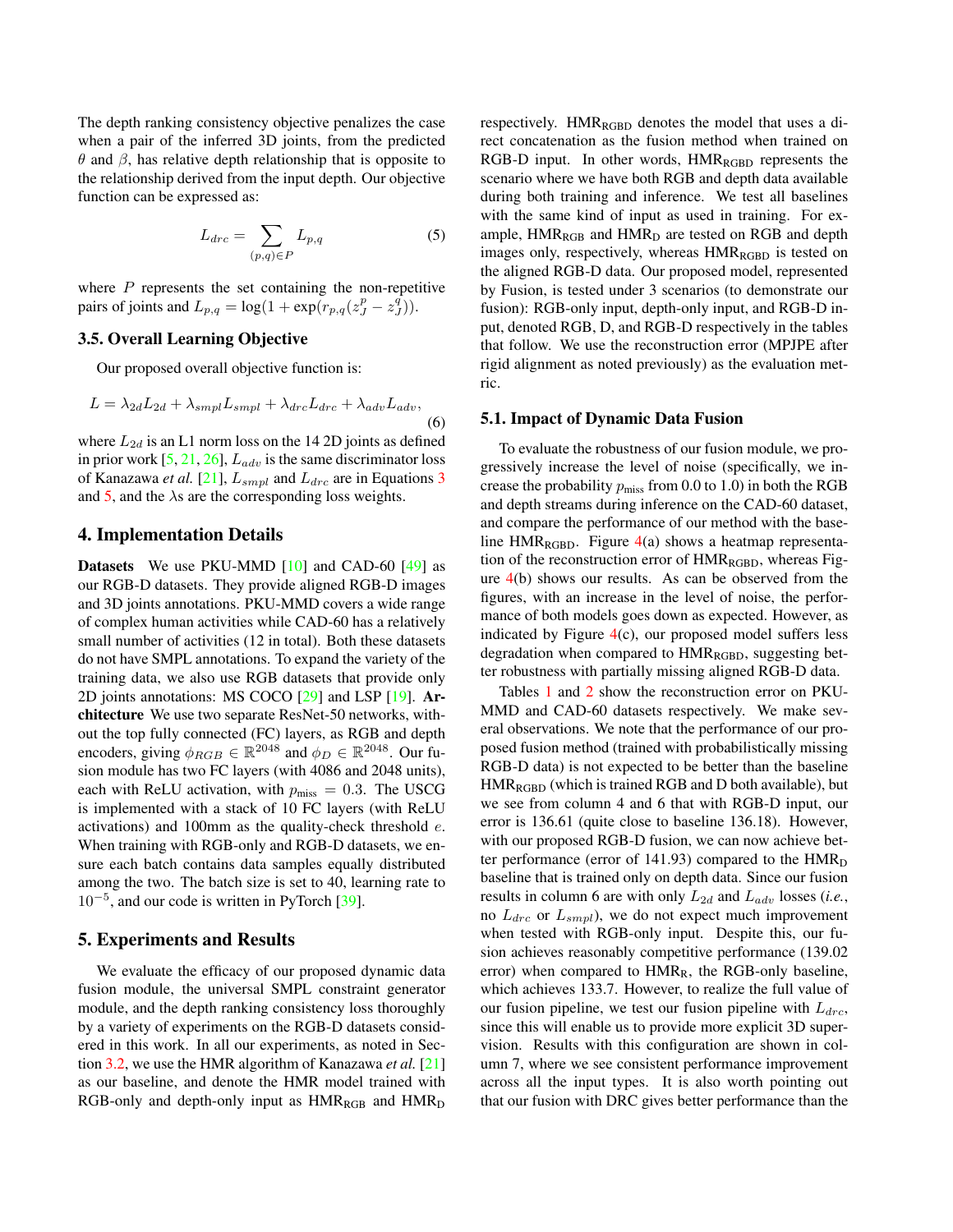

<span id="page-6-0"></span>

| Input | $HMR_{RGR}$              | $HMR_D$ | $HMR_{RGBD}$<br>no DRC   | $HMR_{RGBD}$<br>with DRC | <b>Fusion</b><br>no DRC | <b>Fusion</b><br>with DRC |
|-------|--------------------------|---------|--------------------------|--------------------------|-------------------------|---------------------------|
| RGB   | 133.70                   | -       | $\overline{\phantom{a}}$ | $\overline{\phantom{0}}$ | 139.02                  | 111.88                    |
|       | $\overline{\phantom{a}}$ | 173.69  | -                        | -                        | 141.93                  | 128.06                    |
| RGB-D | $\overline{\phantom{a}}$ | -       | 136.18                   | 122.65                   | 136.61                  | 107.86                    |

<span id="page-6-1"></span>Table 1. Reconstruction errors (mm) on PKU-MMD. Lower is better.

baseline HMR<sub>RGBD</sub> with DRC.

### 5.2. Impact of Depth Rank Consistency

Columns 4, 5, 6, and 7 in Tables [1](#page-6-1) and [2](#page-7-0) show results of both baseline HMR and our pipeline with and without the proposed DRC learning objective. As can be seen from the results, adding  $L_{dec}$  to the training objective results in a decrease in the reconstruction error. Notably, the error of our model with the RGB-D input on the PKU-MMD data drops by over 30mm. We further note that the error reduction is not limited to only our method, but even the baseline HMR benefits from the proposed  $L_{\text{d}rc}$  loss. Additional experiments to further demonstrate the impact of DRC are discussed in Section [5.3](#page-6-2) below.

### <span id="page-6-2"></span>5.3. Impact of USCG

As noted previously, each dataset typically has 3D joints annotations in their specific coordinate system, and training a model, with direct 3D joints supervision, on one dataset does not necessarily result in good generalization on another dataset. To understand this aspect better, we train two  $HMR_{RGBD}$  models with the 3D joints loss and our fusion module (denoted 2d+adv+3D in Table [3\)](#page-7-1) on the PKU-MMD and CAD-60 datasets separately. We summarize testing results on each dataset in Table [3.](#page-7-1) As can be seen from the results, both models perform worse when tested on a dataset they were not trained on. For instance, the PKU-MMD model trained with RGB-D data on the PKU-MMD data gives a reconstruction error of 96.62 on the PKU-MMD data, while giving 131.21 on the CAD data. A similar observation holds for the model trained on the CAD-60 data

as well. To address this issue, as motivated in Section [3.3,](#page-4-0) we train a model combining both datasets. However, naive combination (with the 3D joints loss) of the two datasets is not meaningful since the 3D joints information of each dataset is in a different coordinate system. To address this issue and provide our model with meaningful 3D supervision, we generate auxiliary SMPL constraints using our proposed USCG module of Section [3.3.](#page-4-0) We take the 3D joints provided by datasets, use our USCG to produce the corresponding SMPL parameters, and retain only those parameters that pass our quality check described in Section [3.3.](#page-4-0) Once these constraints are obtained, we train a model on both PKU-MMD and CAD-60 datasets with the  $L_{sml}$  loss as well. To understand the impact of this auxiliary  $L_{sml}$ loss, we refer to column 4 and column 5 in Table [3.](#page-7-1) Column 4 shows the performance of the baseline  $HMR_{RGBD}$ model with our fusion module, whereas column 5 shows its performance when also trained with our auxiliary  $L_{sml}$ loss. We clearly note a consistent reduction in the reconstruction error across all the three input types (RGB-only, Depth-only, and RGB-D) and both datasets (PKU-MMD and CAD-60). To more explicitly use 3D joints during training as well, we incorporate our proposed DRC. Note that while 3D joints for the two datasets may be in different coordinate systems, our proposed DRC objective only looks at the relative ordering configuration of the 3D joints, helping alleviate this problem. We summarize our results in columns 6 and 7 of Table [3.](#page-7-1) In column 6, we add our proposed DRC to the baseline  $HMR_{RGBD}$ , resulting in substantial reductions in reconstruction error across all input types and both datasets  $(e.g., 130.70$  with baseline  $HMR_{RGBD}$  on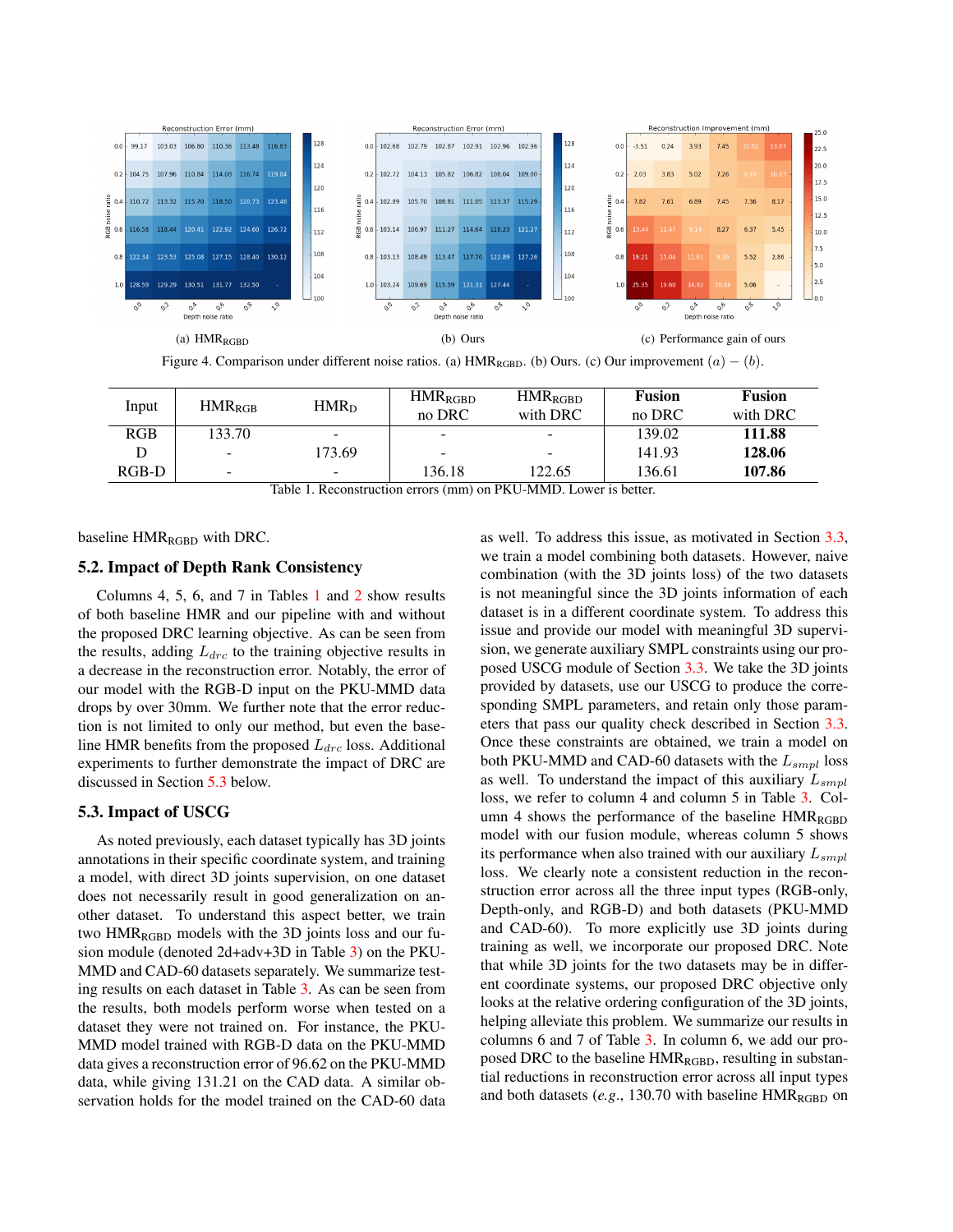<span id="page-7-0"></span>

| Input                                                           | $HMR_{RGB}$ | HMR <sub>D</sub> | <b>HMR</b> <sub>RGBD</sub><br>no DRC | <b>HMR</b> <sub>RGBD</sub><br>with DRC | <b>Fusion</b><br>no DRC | <b>Fusion</b><br>with DRC |  |
|-----------------------------------------------------------------|-------------|------------------|--------------------------------------|----------------------------------------|-------------------------|---------------------------|--|
|                                                                 |             |                  |                                      |                                        |                         |                           |  |
| <b>RGB</b>                                                      | 119.22      |                  |                                      |                                        | 106.99                  | 102.96                    |  |
| D                                                               |             | 108.98           |                                      |                                        | 109.47                  | 103.24                    |  |
| $RGB-D$                                                         |             |                  | 101.43                               | 99.17                                  | 106.96                  | 102.68                    |  |
| Table 2. Reconstruction errors (mm) on CAD-60. Lower is better. |             |                  |                                      |                                        |                         |                           |  |
|                                                                 |             |                  |                                      |                                        |                         |                           |  |
|                                                                 | $RGB-D$     | $RGB-D$          | RGB-D                                | RGB-D                                  | $RGB-D$                 | $RGB-D$                   |  |
| Input                                                           | $2d+adv+3D$ | $2d + adv + 3D$  | $2d+adv$                             | $2d+adv+smpl$                          | $2d+adv+rank$           | $2d+adv+smpl+rank$        |  |
|                                                                 | <b>PKU</b>  | <b>CAD</b>       | PKU+CAD                              | PKU+CAD                                | PKU+CAD                 | PKU+CAD                   |  |
| RGB (PKU)                                                       | 96.70       | 131.63           | 132.19                               | 126.64                                 | 122.25                  | 120.98                    |  |
| $D$ (PKU)                                                       | 100.64      | 142.10           | 132.74                               | 131.43                                 | 121.08                  | 123.29                    |  |
| RGB-D (PKU)                                                     | 96.62       | 131.21           | 130.70                               | 126.74                                 | 120.90                  | 120.59                    |  |
| RGB (CAD)                                                       | 133.77      | 79.45            | 126.08                               | 111.37                                 | 105.51                  | 102.76                    |  |
| D (CAD)                                                         | 134.34      | 80.64            | 126.28                               | 113.18                                 | 105.70                  | 103.45                    |  |
| RGB-D (CAD)                                                     | 132.31      | 79.33            | 124.67                               | 111.46                                 | 104.87                  | 102.45                    |  |

<span id="page-7-1"></span>Table 3. Reconstruction errors (mm) on PKU-MMD and CAD-60. All the models are trained with our dynamic fusion module.

RGBD input and 120.90 when proposed DRC is added to baseline  $HMR_{RGBD}$ ). These error reductions suggest that our proposed DRC is able to account for the coordinate system differences and help improve the baseline performance. Finally, we integrate both  $L_{smpl}$  and  $L_{drc}$  into the baseline  $HMR_{RGBD}$  (results in column 7 of Table [3\)](#page-7-1), which gives the better performance than using either  $L_{smpl}$  or  $L_{drc}$  by itself in most cases. We would also like to note that while results may not be directly comparable to the case when the model is trained and tested on the same dataset (whose performance is naturally expected to be the best), we observe our model trained on both datasets with USCG and DRC and tested on each individual dataset performs better than training the baseline model on one dataset and testing on another dataset. These results suggest our proposed USCG and DRC has the potential to enable unified model training across multiple RGB-D datasets despite variations in thier coordinate system definitions.

#### 5.4. Training with RGB Datasets

While RGB datasets cannot provide direct 3D supervisory signals to address the depth ambiguity problem, their 2D keypoints annotations can certainly help improve model generalizability. With our proposed dynamic data fusion module, we can now integrate RGB-D and RGB datasets that provide different kinds of annotations to train a unified model. To this end, we follow the same workflow described in our fusion module in Section [3.2,](#page-3-1) but now also have RGB-only datasets in addition to RGB-D datasets. For training, with data from the RGB-only datasets, we simply pair the RGB images with zero-value blank images to make up the missing depth channel, following our discussion in Section [3.2.](#page-3-1) We now train our proposed model (with  $L_{smpl}$  and  $L_{drc}$ ) in two ways: (a) with a combination of RGB-D and RGB-only datasets, and (b) with only RGB-D

|                                         | RGB-D            | RGB-D            |  |  |  |
|-----------------------------------------|------------------|------------------|--|--|--|
| Input                                   | 2d+adv+smpl+rank | 2d+adv+smpl+rank |  |  |  |
|                                         | w/o RGB datasets | w/ RGB datasets  |  |  |  |
| RGB (PKU)                               | 120.98           | 111.56           |  |  |  |
| $D$ (PKU)                               | 123.29           | 112.85           |  |  |  |
| RGB-D (PKU)                             | 120.59           | 110.47           |  |  |  |
| RGB (CAD)                               | 102.76           | 93.92            |  |  |  |
| D (CAD)                                 | 103.45           | 91.13            |  |  |  |
| RGB-D (CAD)                             | 102.45           | 91.04            |  |  |  |
| Table 4 Results w/ and w/o RGR datasets |                  |                  |  |  |  |

<span id="page-7-2"></span>Table 4. Results w/ and w/o RGB datasets.

datasets. We summarize results in Table [4,](#page-7-2) where we see training with the additional RGB-only data gives consistent reduction in reconstruction errors across all input types and both the testing datasets. These results further demonstrate the impact of our fusion module in training generalizable models with different kinds of datasets each of which provides different kinds of annotations.

#### 6. Summary

We proposed a new technique to address the human mesh estimation problem with RGB-D data. We presented a dynamic data fusion module that gives improved estimation robustness with scenarios involving potentially missing aligned RGB-D data. To realize this, we also presented an associated probabilistic training policy to simulate this aspect of missing data, which also helps us train models with a wide variety of datasets. To deal with the wide variety of available or unavailable annotations, we presented a new SMPL constraint generator that helps provide auxiliary SMPL supervisory signals for RGB-D datasets that have no explicit SMPL annotations. Finally, to ensure depth consistent parameter estimation, we proposed a new depth ranking consistency loss to guide the model to respect the relative depth ordering of predicted keypoints.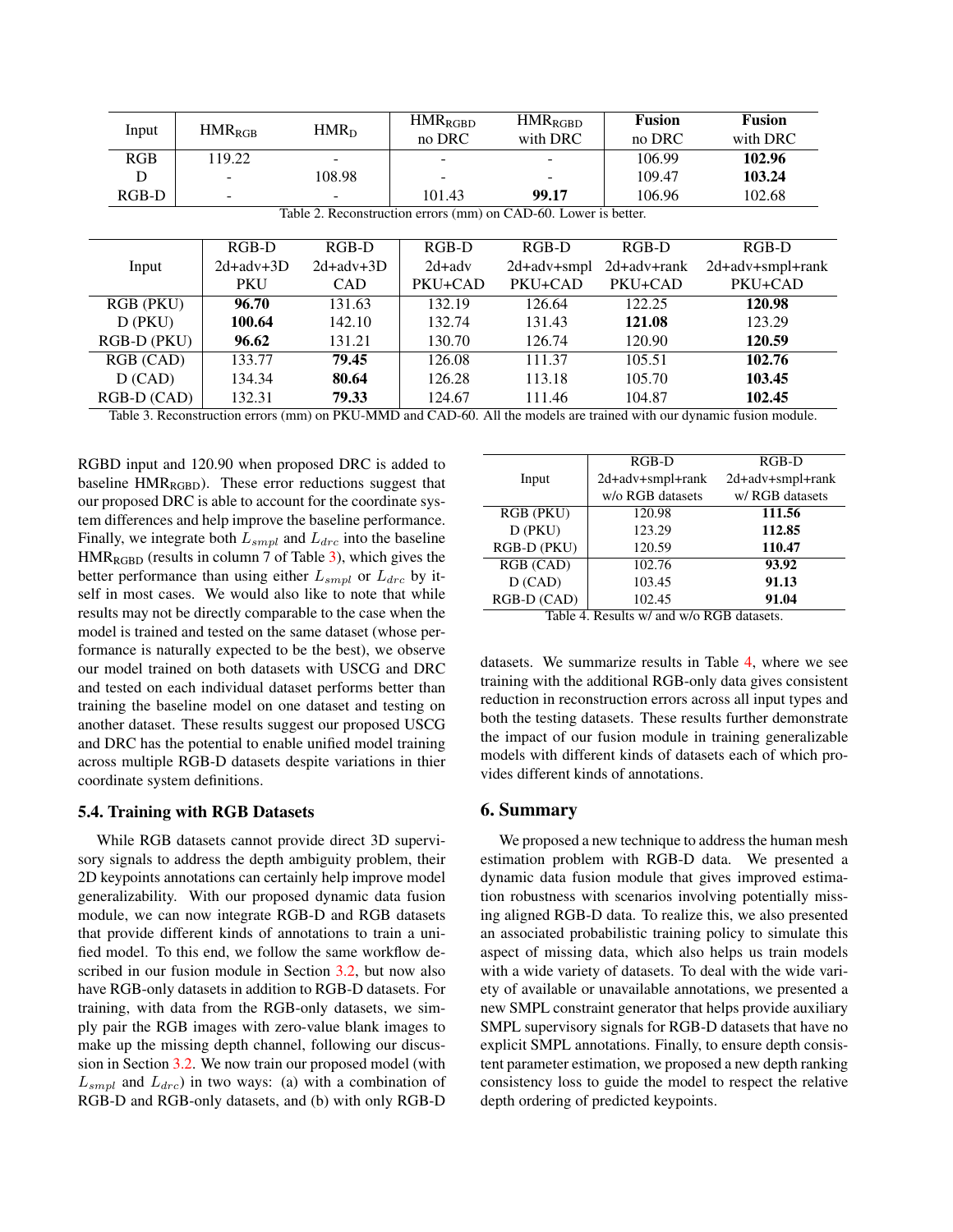# References

- <span id="page-8-4"></span>[1] Rıza Alp Güler, Natalia Neverova, and Iasonas Kokkinos. Densepose: Dense human pose estimation in the wild. In *Proceedings of the IEEE Conference on Computer Vision and Pattern Recognition*, pages 7297–7306, 2018. [1](#page-0-2)
- <span id="page-8-19"></span>[2] Anurag Arnab, Carl Doersch, and Andrew Zisserman. Exploiting temporal context for 3d human pose estimation in the wild. In *CVPR*, 2019. [3](#page-2-1)
- <span id="page-8-10"></span>[3] Dzmitry Bahdanau, Kyunghyun Cho, and Yoshua Bengio. Neural machine translation by jointly learning to align and translate. In *ICLR*, 2015. [3](#page-2-1)
- <span id="page-8-1"></span>[4] Hayet Belghit, Abdelkader Bellarbi, Nadia Zenati, and Samir Otmane. Vision-based pose estimation for augmented reality: A comparison study. *arXiv preprint arXiv:1806.09316*, 2018. [1](#page-0-2)
- <span id="page-8-17"></span>[5] Federica Bogo, Angjoo Kanazawa, Christoph Lassner, Peter Gehler, Javier Romero, and Michael J. Black. Keep it SMPL: Automatic estimation of 3D human pose and shape from a single image. In *Computer Vision – ECCV 2016*, Lecture Notes in Computer Science. Springer International Publishing, Oct. 2016. [3,](#page-2-1) [6](#page-5-1)
- <span id="page-8-5"></span>[6] Zhe Cao, Tomas Simon, Shih-En Wei, and Yaser Sheikh. Realtime multi-person 2d pose estimation using part affinity fields. In *Proceedings of the IEEE Conference on Computer Vision and Pattern Recognition*, pages 7291–7299, 2017. [1](#page-0-2)
- <span id="page-8-9"></span>[7] Ching-Hang Chen and Deva Ramanan. 3d human pose estimation = 2d pose estimation+ matching. In *Proceedings of the IEEE Conference on Computer Vision and Pattern Recognition*, pages 7035–7043, 2017. [2](#page-1-0)
- <span id="page-8-12"></span>[8] Wenzheng Chen, Huan Wang, Yangyan Li, Hao Su, Zhenhua Wang, Changhe Tu, Dani Lischinski, Daniel Cohen-Or, and Baoquan Chen. Synthesizing training images for boosting human 3d pose estimation. In *2016 Fourth International Conference on 3D Vision (3DV)*, pages 479–488. IEEE, 2016. [3](#page-2-1)
- <span id="page-8-15"></span>[9] Xipeng Chen, Kwan-Yee Lin, Wentao Liu, Chen Qian, and Liang Lin. Weakly-supervised discovery of geometry-aware representation for 3d human pose estimation. In *Proceedings of the IEEE Conference on Computer Vision and Pattern Recognition*, pages 10895–10904, 2019. [3](#page-2-1)
- <span id="page-8-21"></span>[10] Liu Chunhui, Hu Yueyu, Li Yanghao, Song Sijie, and Liu Jiaying. Pku-mmd: A large scale benchmark for continuous multi-modal human action understanding. *arXiv preprint arXiv:1703.07475*, 2017. [4,](#page-3-2) [5,](#page-4-4) [6](#page-5-1)
- <span id="page-8-13"></span>[11] Theo Deprelle, Thibault Groueix, Matthew Fisher, Vladimir G Kim, Bryan C Russell, and Mathieu Aubry. Learning elementary structures for 3d shape generation and matching. *arXiv preprint arXiv:1908.04725*, 2019. [3](#page-2-1)
- <span id="page-8-27"></span>[12] John C Gower. Generalized procrustes analysis. *Psychometrika*, 40(1):33–51, 1975. [5](#page-4-4)
- <span id="page-8-14"></span>[13] Thibault Groueix, Matthew Fisher, Vladimir G. Kim, Bryan Russell, and Mathieu Aubry. 3d-coded : 3d correspondences by deep deformation. In *ECCV*, 2018. [3](#page-2-1)
- <span id="page-8-8"></span>[14] Ankur Gupta, Julieta Martinez, James J Little, and Robert J Woodham. 3d pose from motion for cross-view action recognition via non-linear circulant temporal encoding. In *CVPR*, 2014. [2](#page-1-0)
- <span id="page-8-24"></span>[15] Kaiming He, Xiangyu Zhang, Shaoqing Ren, and Jian Sun. Deep residual learning for image recognition. In *Proceedings of the IEEE conference on computer vision and pattern recognition*, pages 770–778, 2016. [4](#page-3-2)
- <span id="page-8-25"></span>[16] Kaiming He, Xiangyu Zhang, Shaoqing Ren, and Jian Sun. Identity mappings in deep residual networks. In *European conference on computer vision*, pages 630–645. Springer, 2016. [4](#page-3-2)
- <span id="page-8-6"></span>[17] Ehsan Jahangiri and Alan L Yuille. Generating multiple diverse hypotheses for human 3d pose consistent with 2d joint detections. In *Proceedings of the IEEE International Conference on Computer Vision*, pages 805–814, 2017. [2](#page-1-0)
- <span id="page-8-7"></span>[18] Hao Jiang. 3d human pose reconstruction using millions of exemplars. In *ICPR*, 2010. [2](#page-1-0)
- <span id="page-8-22"></span>[19] Sam Johnson and Mark Everingham. Clustered pose and nonlinear appearance models for human pose estimation. In *bmvc*, volume 2, page 5, 2010. [4,](#page-3-2) [6](#page-5-1)
- <span id="page-8-2"></span>[20] Abdolrahim Kadkhodamohammadi, Afshin Gangi, Michel de Mathelin, and Nicolas Padoy. A multi-view rgb-d approach for human pose estimation in operating rooms. In *2017 IEEE Winter Conference on Applications of Computer Vision (WACV)*, pages 363–372. IEEE, 2017. [1,](#page-0-2) [3](#page-2-1)
- <span id="page-8-0"></span>[21] Angjoo Kanazawa, Michael J. Black, David W. Jacobs, and Jitendra Malik. End-to-end recovery of human shape and pose. In *Computer Vision and Pattern Regognition (CVPR)*, 2018. [1,](#page-0-2) [3,](#page-2-1) [4,](#page-3-2) [5,](#page-4-4) [6](#page-5-1)
- <span id="page-8-20"></span>[22] Angjoo Kanazawa, Jason Y Zhang, Panna Felsen, and Jitendra Malik. Learning 3d human dynamics from video. In *CVPR*, 2019. [3](#page-2-1)
- <span id="page-8-16"></span>[23] Muhammed Kocabas, Salih Karagoz, and Emre Akbas. Selfsupervised learning of 3d human pose using multi-view geometry. In *The IEEE Conference on Computer Vision and Pattern Recognition (CVPR)*, June 2019. [3](#page-2-1)
- <span id="page-8-3"></span>[24] Pushmeet Kohli and Jamie Shotton. Key developments in human pose estimation for kinect. In *Consumer Depth Cameras for Computer Vision*, pages 63–70. Springer, 2013. [1,](#page-0-2) [2](#page-1-0)
- <span id="page-8-18"></span>[25] Nikos Kolotouros, Georgios Pavlakos, and Kostas Daniilidis. Convolutional mesh regression for single-image human shape reconstruction. In *CVPR*, 2019. [3](#page-2-1)
- <span id="page-8-28"></span>[26] Christoph Lassner, Javier Romero, Martin Kiefel, Federica Bogo, Michael J Black, and Peter V Gehler. Unite the people: Closing the loop between 3d and 2d human representations. In *Proceedings of the IEEE Conference on Computer Vision and Pattern Recognition*, pages 6050–6059, 2017. [6](#page-5-1)
- <span id="page-8-11"></span>[27] Sergey Levine, Chelsea Finn, Trevor Darrell, and Pieter Abbeel. End-to-end training of deep visuomotor policies. *The Journal of Machine Learning Research*, 17(1):1334– 1373, 2016. [3](#page-2-1)
- <span id="page-8-26"></span>[28] Junbang Liang and Ming C Lin. Shape-aware human pose and shape reconstruction using multi-view images. In *Proceedings of the IEEE International Conference on Computer Vision*, pages 4352–4362, 2019. [5](#page-4-4)
- <span id="page-8-23"></span>[29] Tsung-Yi Lin, Michael Maire, Serge Belongie, James Hays, Pietro Perona, Deva Ramanan, Piotr Dollár, and C Lawrence Zitnick. Microsoft coco: Common objects in context. In *European conference on computer vision*, pages 740–755. Springer, 2014. [4,](#page-3-2) [6](#page-5-1)